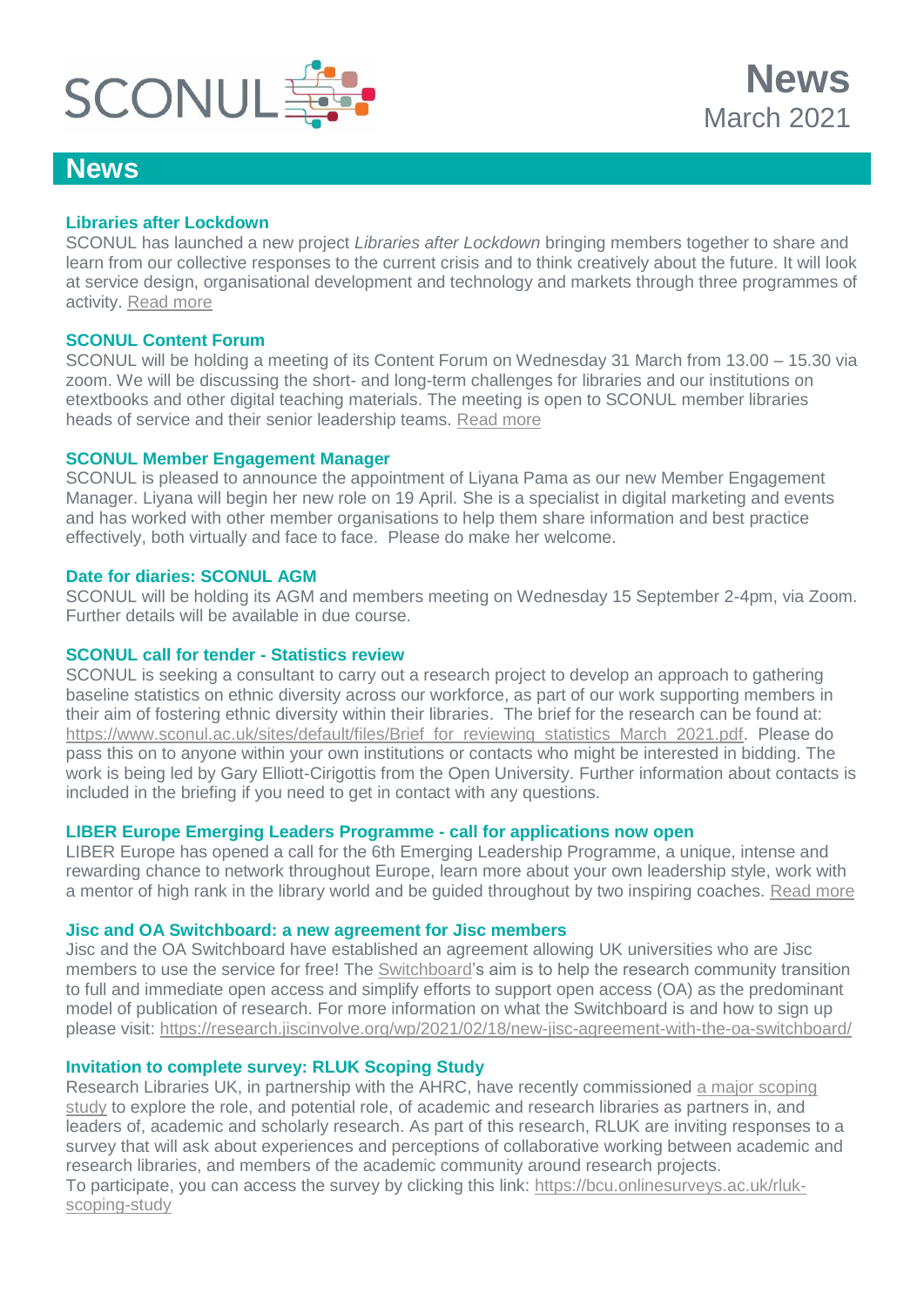#### **Survey on the role of the university library in mental health and well-being**

University libraries are being invited to participate in a survey about the role of the university library in mental health and well-being. The questionnaire asks about the services your library provides to support mental health and well-being, the philosophy behind them and how success of these services is measured. It also asks about the impact of COVID. This follows up on a similar survey conducted in the first months of the pandemic (the results of which were published in this paper:

[Cox, A. and Brewster, L. Library support for student mental health and well-being in the UK: Before and](https://doi.org/10.1016/j.acalib.2020.102256)  [during the COVID-19 pandemic, The Journal of Academic Librarianship, 46 \(6\)\)](https://doi.org/10.1016/j.acalib.2020.102256). The survey will be open until 12 April and some of the results of the 2021 survey will be posted on the Information School's blog [\(http://information-studies.blogspot.com/\)](http://information-studies.blogspot.com/) before 31st July 2021. To take part in the survey please click here: [https://limesurvey.shef.ac.uk/limesurvey/index.php/159686?lang=en.](https://limesurvey.shef.ac.uk/limesurvey/index.php/159686?lang=en)

## **Students and academic reading during the pandemic**

A small team of researchers based in the US and UK are looking for help in promoting a new survey aimed at university students, to understand academic reading during the pandemic. The team includes Diane Mizrachi at UCLA, Alicia Salaz at Carnegie Mellon University and Jane Secker, Senior Lecturer at City, University of London. This research is interested in the challenges and opportunities of academic reading during the COVID-19 pandemic. The survey is online and can be promoted to students by pointing them to this link: [https://tinyurl.com/readformats.](https://tinyurl.com/readformats) Please get in touch with Jane Secker if you would like to register your interest in being sent your institutional data after the survey closes.

#### **Let's talk about race**

[New resources,](http://www.sfc.ac.uk/access-inclusion/equality-diversity/race/race-equality.aspx) designed to help tackle the issue of racism on university and college campuses, were produced this month, funded and supported by the Scottish Funding Council, working in partnership with HE equalities organisation, Advance HE, and created by a steering group of experts from the Scottish further and higher education sectors. [Read more](http://www.sfc.ac.uk/news/2021/news-83455.aspx)

#### **Cuts and access restrictions at the National Art Library (V&A)**

The National Art Library, one of the national collections held in trust at the Victoria & Albert Museum (V&A) in London, is facing significant cuts which will impact the National Art Library staff and consequently access to and management of the collections. An article was published in The Guardian recently: [https://www.theguardian.com/artanddesign/2021/feb/25/vast-staff-cuts-imminent-at-va-insiders](https://www.theguardian.com/artanddesign/2021/feb/25/vast-staff-cuts-imminent-at-va-insiders-say)[say.](https://www.theguardian.com/artanddesign/2021/feb/25/vast-staff-cuts-imminent-at-va-insiders-say) An online petition has been started to stop these cuts and access restrictions which can be found at: [https://www.change.org/p/victoria-albert-museum-stop-the-cuts-and-access-restrictions-at-the-national](https://www.change.org/p/victoria-albert-museum-stop-the-cuts-and-access-restrictions-at-the-national-art-library-v-a)[art-library-v-a](https://www.change.org/p/victoria-albert-museum-stop-the-cuts-and-access-restrictions-at-the-national-art-library-v-a)

#### **Reciprocal Borrowing across Alma institutions: P2P inter-lending with WHELF**

WHELF have published a recording of a webinar they held on 11 February on the [Alma UKI ILL.](https://eur03.safelinks.protection.outlook.com/?url=https%3A%2F%2Fdrive.google.com%2Ffile%2Fd%2F1Ux_lXUsdtzbzPN0M460xC7G4k0R_MzIB%2Fview%3Fusp%3Dsharing&data=04%7C01%7CMcnallyJ1%40cardiff.ac.uk%7Cf7bf3163990a4ec0890308d8cf7fd556%7Cbdb74b3095684856bdbf06759778fcbc%7C1%7C0%7C637487495972708907%7CUnknown%7CTWFpbGZsb3d8eyJWIjoiMC4wLjAwMDAiLCJQIjoiV2luMzIiLCJBTiI6Ik1haWwiLCJXVCI6Mn0%3D%7C1000&sdata=%2FrDuta7YzKron%2B4GDVgeTjNd62S9YoO0R%2FQMpw%2FOYCo%3D&reserved=0) The paper outlining the scheme is also available on the [WHELF website.](https://eur03.safelinks.protection.outlook.com/?url=https%3A%2F%2Fwhelf.ac.uk%2Fwp-content%2Fuploads%2F2021%2F01%2FWHELFs-P2P-Alma-Inter-Lending-Scheme-v2.pdf&data=04%7C01%7CMcnallyJ1%40cardiff.ac.uk%7Cf7bf3163990a4ec0890308d8cf7fd556%7Cbdb74b3095684856bdbf06759778fcbc%7C1%7C0%7C637487495972708907%7CUnknown%7CTWFpbGZsb3d8eyJWIjoiMC4wLjAwMDAiLCJQIjoiV2luMzIiLCJBTiI6Ik1haWwiLCJXVCI6Mn0%3D%7C1000&sdata=LCooP33SA2osgjlDth%2Bauf7GQBuYlWb2MS1HBtfst24%3D&reserved=0) If you are a library in the UK or Ireland interested in becoming a partner in the scheme please e-mail Jennifer McNally, WHELF Business Manager (McnallyJ1@cardiff.ac.uk) to register your interest or for further information.

#### **COUNTER: comparing counts between Release 4 and Release 5 Code of Practice**

COUNTER have published the latest module in their manual for librarians. This third module summarises the key changes in reports between Release 4 and Release 5 of the COUNTER Code of Practice. It looks at examples of the new Release 5 Standard Views and compares them to the corresponding Release 4 reports. This highlights the new metric types to see how they affect cost-per-use calculations, and how they offer new possibilities for usage analysis. [Read more](https://www.projectcounter.org/wp-content/uploads/2021/03/Counter_Comparing_Counts.pdf)

#### **Directory of Rare Book and Special Collections in the UK and Republic of Ireland**

The third edition of the *Directory of Rare Book and Special Collections in the United Kingdom and Republic of Ireland*, edited by Dr Karen Attar, Curator of Rare Books and University Art, Senate House Library, University of London, has been published. The paperback issue of the Directory, includes entries for 72 new libraries including several SCONUL libraries that submitted an entry. [Read more](https://www.facetpublishing.co.uk/page/detail/directory-of-rare-book-and-special-collections-in-the-uk-and-republic-of-ireland/?k=9781783301485)

#### **Mercian Collaboration Annual Report 2020**

The Mercian Collaboration has published its 2020 Annual. The report is designed to provide insight into the Collaboration, their activities and those of their various subgroups throughout 2020. [Read more](https://merciancollaboration.org.uk/sites/default/files/publications/Annual%20Report%202020-FINAL.pdf)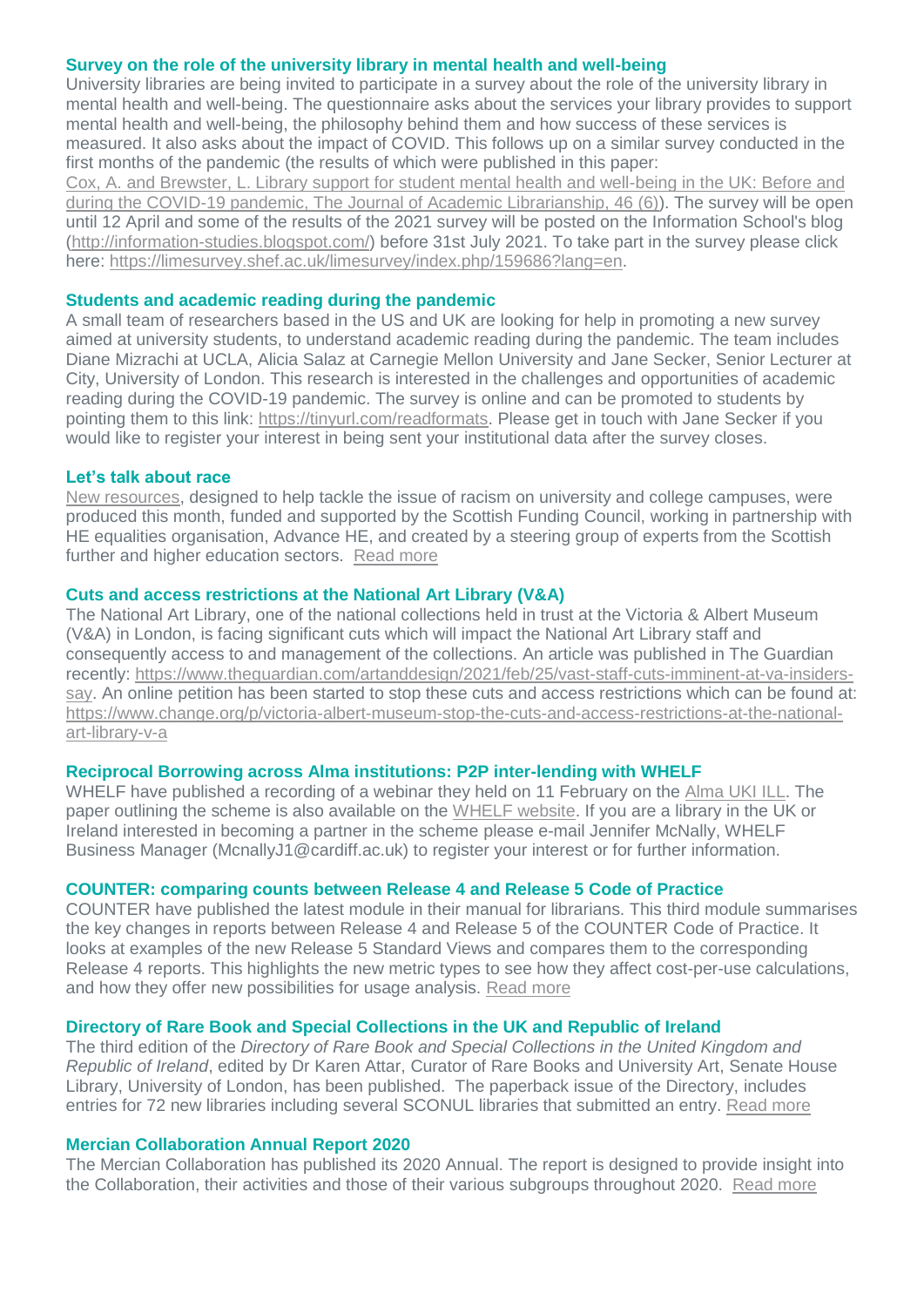## **Updates from our peer organisations:**

- 1. M25 Consortium of Academic Libraries: [https://www.m25lib.ac.uk/about-the-consortium/newsletter](https://www.m25lib.ac.uk/about-the-consortium/newsletter-archive/)[archive/](https://www.m25lib.ac.uk/about-the-consortium/newsletter-archive/)
- 2. Mercian Collaboration <https://merciancollaboration.org.uk/news>
- 3. LIBER:<https://libereurope.eu/news/>
- 4. Northern Collaboration:<https://northerncollaboration.org.uk/content/covid-19>
- 5. NoWAL:<https://www.nowal.ac.uk/>
- 6. RLUK:<https://www.rluk.ac.uk/rluk-bulletin/>
- 7. ucisa:<https://www.ucisa.ac.uk/News-and-Views>

# **Appointments and job opportunities**

If you have moved to a new role or institution or have any senior job opportunities that you would like us to include, please e-mail [SitMui.Ng@sconul.ac.uk.](mailto:SitMui.Ng@sconul.ac.uk)

## **Vacancy: Learning and Teaching Librarian, Learner and Discovery Services, Open University**

The Open University are searching for a qualified librarian who will support learning and teaching activities, including the development of students as independent learners. The post holder will work in collaboration across the OU's Learner and Discovery Services portfolio to support the growing digital capabilities agenda and integrate Library content systematically into the curriculum. **Closing date 14 April** [Read more](http://www.open.ac.uk/about/employment/vacancies/learning-and-teaching-librarian-learner-and-discovery-services-18129)

## **Vacancy: Deputy Director, Information Services, University of Kent**

The Information Services department at the University of Kent is seeking a Deputy Director to join the senior leadership team and steer their Education & Research Collections and User Experience sections. The role of Deputy Director is a key leadership role within the department. Together with the Director and other Deputy Director, providing the core senior leadership team for the department, ensuring strategic leadership for the University in the areas of IS responsibility and operational oversight of the department. The objectives for the role include ensuring that the User Experience and Learning & Research Resources sections are effectively run and that they are both adaptable and resilient to the changing external environment; developing a departmental vision for 'the future library' and placing the user experience at the heart of the department and all its services. **Closing date 15 April** [Read more](https://jobs.kent.ac.uk/vacancy.aspx?ref=CSF-190-21)

## **Vacancy: Director of Library and Learning Resources, Canterbury Christ Church University**

Canterbury Christ Church University are seeking to appoint a new Director of Library and Learning Resources. The post holder will be responsible for ensuring that all aspects of the Department's work are aligned with the University's strategic aims and support their ambitious growth agenda. Reporting to the Deputy Vice-Chancellor, the Director of Library and Learning Resources has cross institutional leadership responsibility for enhancing the student learning experience through the provision of a range of library, learning and bookshop services. **Closing date 16 April** [Read more](https://staffspace.canterbury.ac.uk/ce0226li_webrecruitment/wrd/run/ETREC107GF.open?VACANCY_ID=5320227L1i&WVID=8653200bSZ&LANG=USA)

## **Vacancy: Library Services & Operations Manager, Bournemouth University**

Bournemouth University are seeking a Library Services & Operations Manager. This role brings together operational management of systems, user service engagement and resource acquisitions. This will involve providing high quality operational user services with responsibility for library learning spaces, frontline enquiry services, and library resources acquisitions and deployment. The post holder will provide strategic leadership and direction to Library & Learning Support teams using effective communication and people skills to lead the teams through change and development in all areas of service and resource delivery. They will ensure budgets, forecasts and operational plans align with University Library and Academic Services strategic priorities and will take the lead on resource procurement and planning linked to service enhancement. **Closing date 25 April** [Read more](https://www.bournemouth.ac.uk/library-services-operations-manager)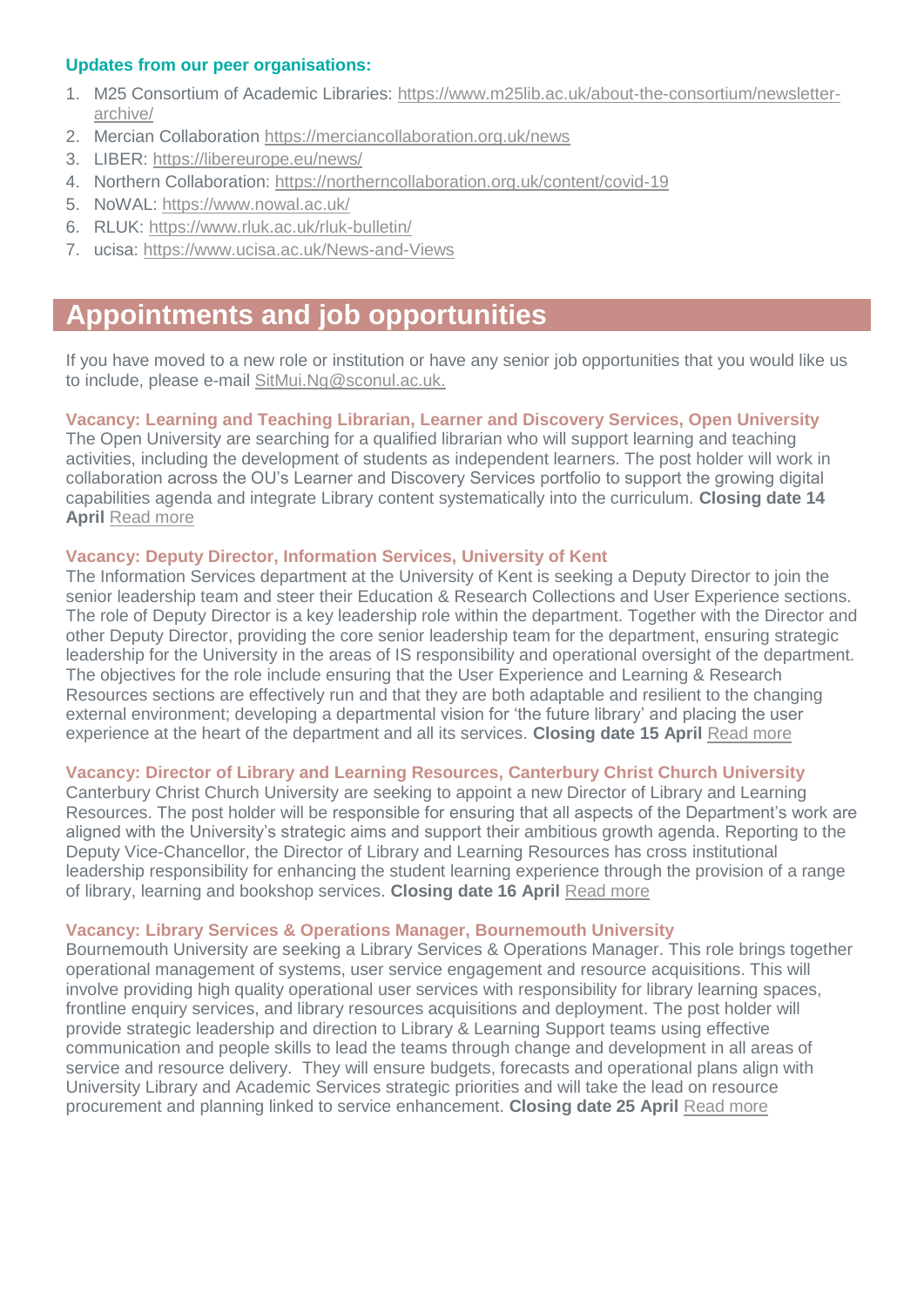## **Resources**

Below is a list of [resources for SCONUL members dealing with Covid-19.](https://www.sconul.ac.uk/page/resources-for-sconul-members-dealing-with-covid-19) If you would like SCONUL to include any resources that may be of interest to members, please email [sitmui.ng@sconul.ac.uk](mailto:sitmui.ng@sconul.ac.uk)

## **Current COVID resources**

- Government guidance for English universities on Covid-19 (updated 10 March): [https://www.gov.uk/government/publications/higher-education-reopening-buildings-and](https://www.gov.uk/government/publications/higher-education-reopening-buildings-and-campuses/higher-education-reopening-buildings-and-campuses)[campuses/higher-education-reopening-buildings-and-campuses](https://www.gov.uk/government/publications/higher-education-reopening-buildings-and-campuses/higher-education-reopening-buildings-and-campuses)
- The Welsh government guidance for higher education (updated 18 February): <https://gov.wales/guidance-higher-education-keep-wales-safe-covid-19>
- The Scottish government's guidance for higher and further education institutions and student accommodation providers to help reduce the spread of Covid-19 (updated 10 February): [https://www.gov.scot/publications/coronavirus-covid-19-universities-colleges-and-student](https://www.gov.scot/publications/coronavirus-covid-19-universities-colleges-and-student-accommodation-providers/)[accommodation-providers/](https://www.gov.scot/publications/coronavirus-covid-19-universities-colleges-and-student-accommodation-providers/)
- The Scottish government: College and university returns postponed: <https://www.gov.scot/news/colleges-and-university-returns-postponed/>
- SAGE Advice, Mitigations to Reduce Transmission of the new variant SARS-CoV-2 virus SAGE-EMG, SPI-B, Transmission Group, 23 December 2020: [https://assets.publishing.service.gov.uk/government/uploads/system/uploads/attachment\\_data/file/94](https://assets.publishing.service.gov.uk/government/uploads/system/uploads/attachment_data/file/948607/s0995-mitigations-to-reduce-transmission-of-the-new-variant.pdf) [8607/s0995-mitigations-to-reduce-transmission-of-the-new-variant.pdf](https://assets.publishing.service.gov.uk/government/uploads/system/uploads/attachment_data/file/948607/s0995-mitigations-to-reduce-transmission-of-the-new-variant.pdf)
- Jisc's report on the response to COVID-19 and the future of digital learning and teaching: <https://www.jisc.ac.uk/reports/learning-and-teaching-reimagined-a-new-dawn-for-higher-education>
- Public Library News article *[The third lockdown: damned if you do ..?](https://www.publiclibrariesnews.com/)* that includes a link to a list of public libraries and what services they are offering in the current lockdown: [https://www.publiclibrariesnews.com/about-public-libraries-news/coronavirus-public-library-ideas](https://www.publiclibrariesnews.com/about-public-libraries-news/coronavirus-public-library-ideas-and-responses/when-and-how-will-public-libraries-reopen-in-england)[and-responses/when-and-how-will-public-libraries-reopen-in-england](https://www.publiclibrariesnews.com/about-public-libraries-news/coronavirus-public-library-ideas-and-responses/when-and-how-will-public-libraries-reopen-in-england)

## **SCONUL services during the pandemic**

- The SCONUL Access Scheme is suspended until further notice, in line with Government guidelines. The SCONUL Access form has been disabled on our website to prevent new applications being made during this period. SCONUL has produced a note which sets out the current position and would be grateful if members could share this with staff and students including using the text for your website if appropriate. If you receive any queries from students about the scheme, please direct them to our website [https://www.sconul.ac.uk/sconul-access.](https://www.sconul.ac.uk/sconul-access)
- The SCONUL office remains open, albeit virtually, and we are working as normal. Students or staff ringing the office or contacting us by email will have their enquiries dealt with in the usual way.
- All events this academic year (2020-21) will held virtually and we will be bringing members together to discuss their response to the immediate crisis and to look at the longer-term impacts and the community's response
- We continue to provide our support for our deputies and directors' groups, SCONUL Mentoring and other services. Please feel free to contact us as usual.

## **Archive: Covid-19 documentation**

Resources which are no longer current but have been retained for reference purposes can be found here:<https://www.sconul.ac.uk/page/archive-covid-19-documentation>

## **Events**

With the current uncertainty caused by the COVID-19 pandemic many events have either been cancelled, postponed or moved to an online platform, please click on the event for further information.